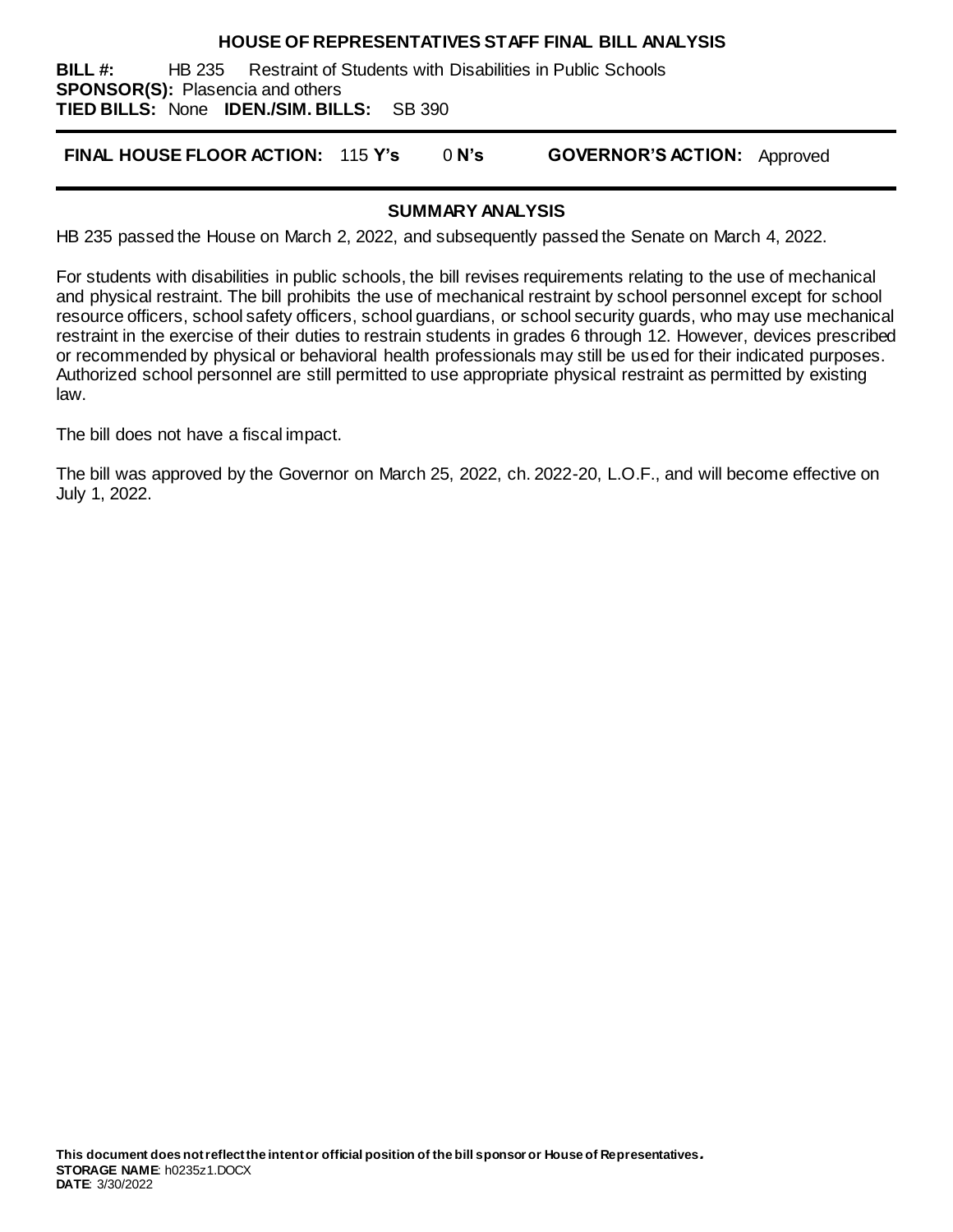## **I. SUBSTANTIVE INFORMATION**

## A. EFFECT OF CHANGES:

### **Background**

Florida law authorizes district school boards, each teacher, and other members of school staff to control and discipline students. <sup>1</sup> Additionally, teachers must keep order in the classroom and in other assigned places.<sup>2</sup>

In 2011, the Legislature established requirements regarding the use of seclusion and restraint on students with disabilities.<sup>3</sup> Subsequently, the Florida Department of Education (DOE) issued *Technical Assistance Paper Guidelines for the Use, Documentation, Reporting, and Monitoring of Restraint and*  Seclusion with Students with Disabilities (TAP 2011-165).<sup>4</sup> The DOE guidelines covered:<sup>5</sup>

- When seclusion or restraint might be used.
- Considerations when selecting a training program for restraint.
- What should be documented.
- Parent notification and reporting.
- Monitoring use.

The DOE guidelines stressed the importance of students with disabilities being treated with respect and dignity in an environment that provides for the physical safety and security of students and staff. The *TAP 2011-165* recognized that the use of seclusion and restraint may have an emotional impact on students and should not be used to punish a student or as a deterrent. Therefore, the TAP 2011-165 recommended that seclusion and restraint should only be used in emergency situations when an imminent risk of serious injury or death to the student or others exists.<sup>6</sup>

In 2021, the Legislature further restricted the use of seclusion and restraint and provided additional guidance to school districts.<sup>7</sup> These changes included a prohibition on the use of seclusion,<sup>8</sup> defining terms,<sup>9</sup> and placing limitations on when and how restraint may be used.<sup>10</sup> The following definitions are relevant to the use of restraint on students with disabilities:<sup>11</sup>

- "Imminent risk of serious injury" means the threat posed by dangerous behavior that may cause serious physical harm to self or others.
- "Restraint" means the use of a mechanical or physical restraint.
- "Mechanical restraint" means the use of a device that restricts a student's freedom of movement. The term does not include the use of devices prescribed or recommended by physical or behavioral health professionals when used for indicated purposes.
- "Physical restraint" means the use of manual restraint techniques that involve significant physical force applied by a teacher or other staff member to restrict the movement of all or part of a student's body. The term does not include briefly holding a student in order to calm or comfort the student or physically escorting a student to a safe location.

 $\overline{a}$ 

<sup>9</sup> Section 1003.573(1), F.S. (2021).

<sup>&</sup>lt;sup>1</sup> Section 1003.32, F.S.

<sup>2</sup> *Id*.

<sup>3</sup> Chapter 2011-175, L.O.F.

<sup>4</sup> Florida Department of Education, Technical Assistance Paper, *Guidelines for the Use, Documentation, Reporting, and Monitoring of Restraint and Seclusion with Students with Disabilities*(Oct. 14, 2011), on file with the Early Learning & Elementary Education Subcommittee.

<sup>5</sup> *Id*.

<sup>6</sup> *Id.* at A-1.

<sup>7</sup> Chapter 2021-140, L.O.F.

<sup>8</sup> Section 1003.573(2), F.S. (2021).

<sup>10</sup> Section 1003.573(3), F.S. (2021).

<sup>11</sup> Section 1003.573(1), F.S. (2021).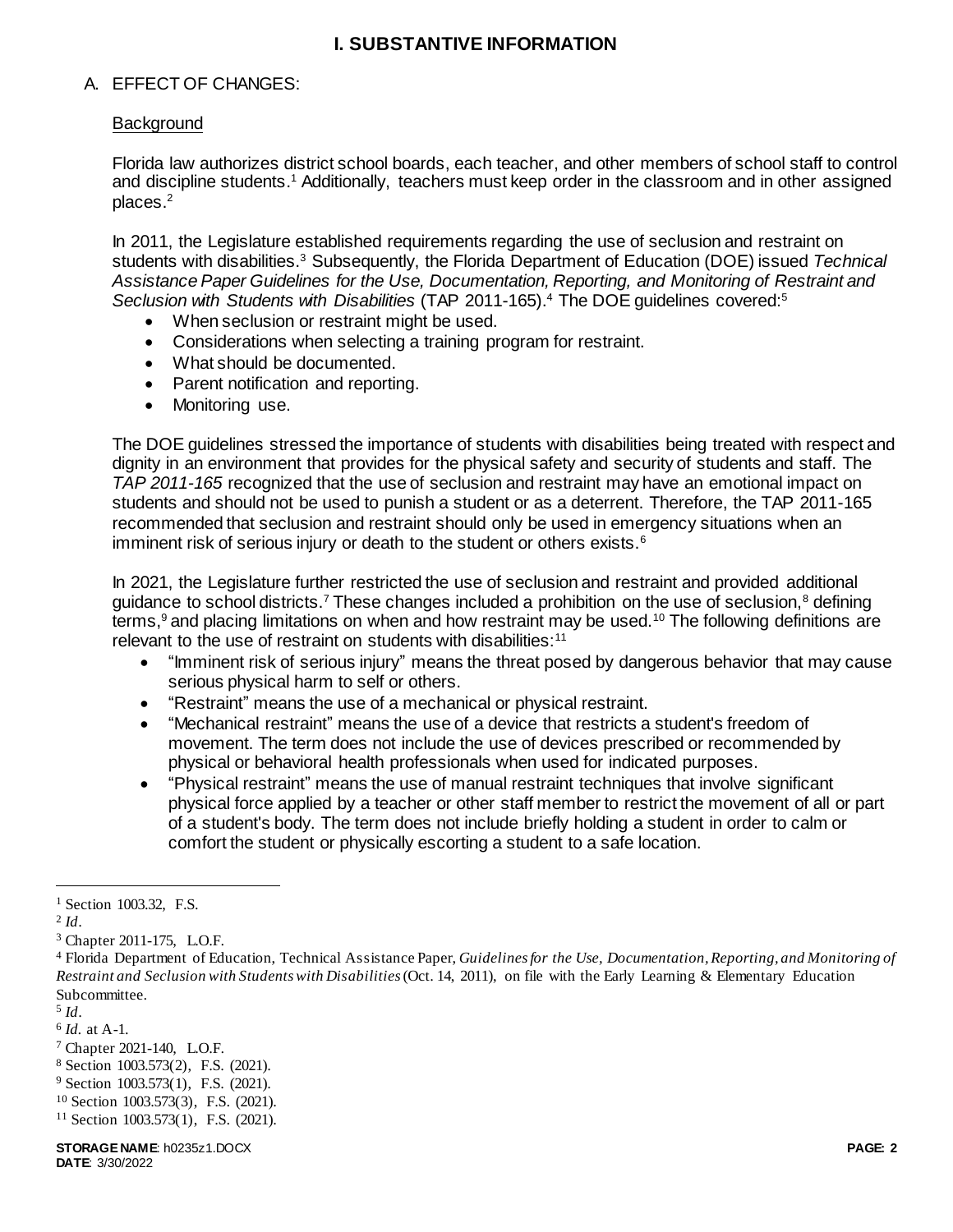"Positive behavior interventions and supports" means the use of behavioral interventions to prevent dangerous behaviors that may cause serious physical harm to the student or others.

### Use of Restraint on Students with Disabilities

School districts are required to have policies and procedures governing the use of restraint on students with disabilities, including the designation of school personnel authorized to use positive behavioral interventions and supports (PBIS) and restraint.<sup>12</sup> Authorized school personnel may only use mechanical or physical restraint after all PBIS have been exhausted and only when there is an imminent risk of serious injury.<sup>13</sup> The use of restraint must end once the imminent risk of serious injury has ended.<sup>14</sup>

All school personnel are prohibited from:

- Using mechanical or physical restraint techniques or devices such as straightjackets, zip ties, handcuffs, or tie downs in a manner that may obstruct or restrict breathing or blood flow or that place a student in a face down position with the student's hands restrained behind the student's back.<sup>15</sup>
- Using restraint to inflict pain to induce compliance.<sup>16</sup>
- Using restraint for student discipline.<sup>17</sup>

# Data on Use of Restraint Incidents for the 2021-2022 School Year

In 2021, the Legislature also required the DOE to publish monthly on its website de-identified restraint incident data from school districts no later than October 1, 2021.<sup>18</sup> The DOE has published six monthly reports of the data it received from school districts relating to use of restraint incidents during the 2021- 2022 school year.<sup>19</sup>

| Month                        |     |     | Number of Incidents   Number of Students   Mechanical Restraint |
|------------------------------|-----|-----|-----------------------------------------------------------------|
| <b>August 202120</b>         | 379 | 274 | 3%                                                              |
| September 2021 <sup>21</sup> | 613 | 439 | 4%                                                              |
| October 2021 <sup>22</sup>   | 629 | 437 | 4%                                                              |
| November 2021 <sup>23</sup>  | 554 | 396 | 4%                                                              |
| December 2021 <sup>24</sup>  | 404 | 307 | 5%                                                              |

 $\overline{a}$ 

<sup>12</sup> Section 1003.573(4), F.S. (2021).

<sup>&</sup>lt;sup>13</sup> Section 1003.573(3)(a), F.S. (2021). The degree of force applied during the use of physical restraint must be limited to the degree of force necessary to protect the student or others from imminent risk of serious injury. Section 1003.573(3)(c), F.S. (2021).

<sup>14</sup> Section 1003.573(3)(a), F.S. (2021).

 $^{15}$  *Id*.

<sup>16</sup> *Id*.

<sup>17</sup> Section 1003.573(3)(b), F.S. (2021).

<sup>18</sup> Section 1003.573(8)(c), F.S. (2021).

<sup>19</sup> Florida Department of Education, *Program Accountability, Assessment & Data Systems*,

<https://www.fldoe.org/academics/exceptional-student-edu/data/> (last visited March 6, 2022).

<sup>20</sup> Florida Department of Education, *Restraint Incidents and Type by District August 1, 2021 through August 31, 2021*, (Oct. 1, 2021), *available at* [https://www.fldoe.org/core/fileparse.php/7672/urlt/swdRestSecluAug21.pdf.](https://www.fldoe.org/core/fileparse.php/7672/urlt/swdRestSecluAug21.pdf)

<sup>21</sup> Florida Department of Education, *Restraint Incidents and Type by District September 1, 2021 through September 30, 2021* , (Nov. 1, 2021), *available at* [https://www.fldoe.org/core/fileparse.php/7672/urlt/swdRestSecluSept21.pdf.](https://www.fldoe.org/core/fileparse.php/7672/urlt/swdRestSecluSept21.pdf) 

<sup>22</sup> Florida Department of Education, *Restraint Incidents and Type by District October 1, 2021 through October 31, 2021* , (Dec. 1, 2021), *available at* [https://www.fldoe.org/core/fileparse.php/7672/urlt/swdRestSecluOct21.pdf.](https://www.fldoe.org/core/fileparse.php/7672/urlt/swdRestSecluOct21.pdf) 

<sup>23</sup> Florida Department of Education, *Restraint Incidents by District November 1, 2021 through November 30, 2021* , (Jan. 1, 2022), *available at* [https://www.fldoe.org/core/fileparse.php/7672/urlt/sedRestSecluNov21.pdf.](https://www.fldoe.org/core/fileparse.php/7672/urlt/sedRestSecluNov21.pdf) 

<sup>24</sup> Florida Department of Education, *Restraint Incidents by District December 1, 2021 through December 31, 2021*, (Feb. 1, 2022), *available at* [https://www.fldoe.org/core/fileparse.php/7672/urlt/swdRestSecluDec21.pdf.](https://www.fldoe.org/core/fileparse.php/7672/urlt/swdRestSecluDec21.pdf)